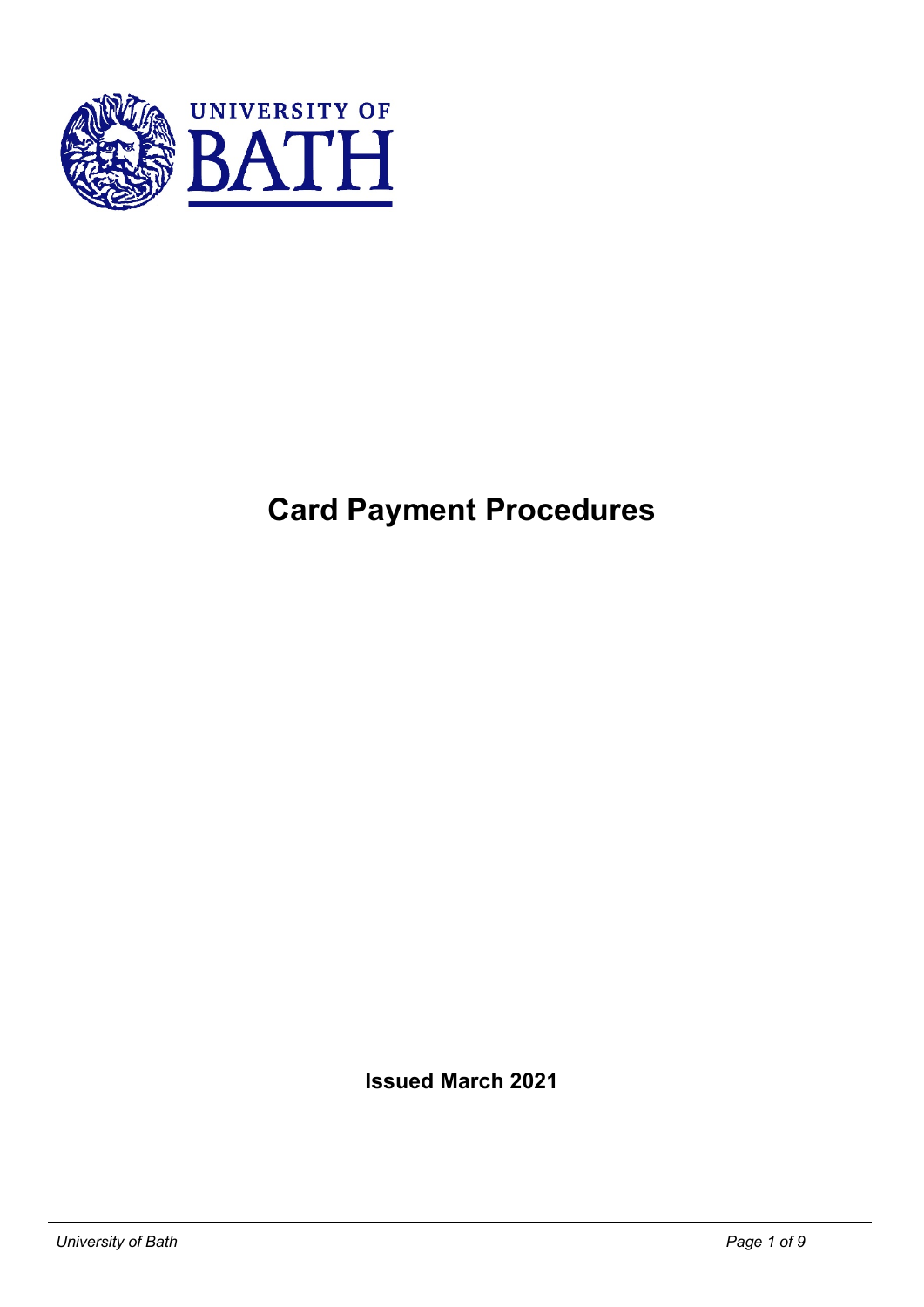## Contents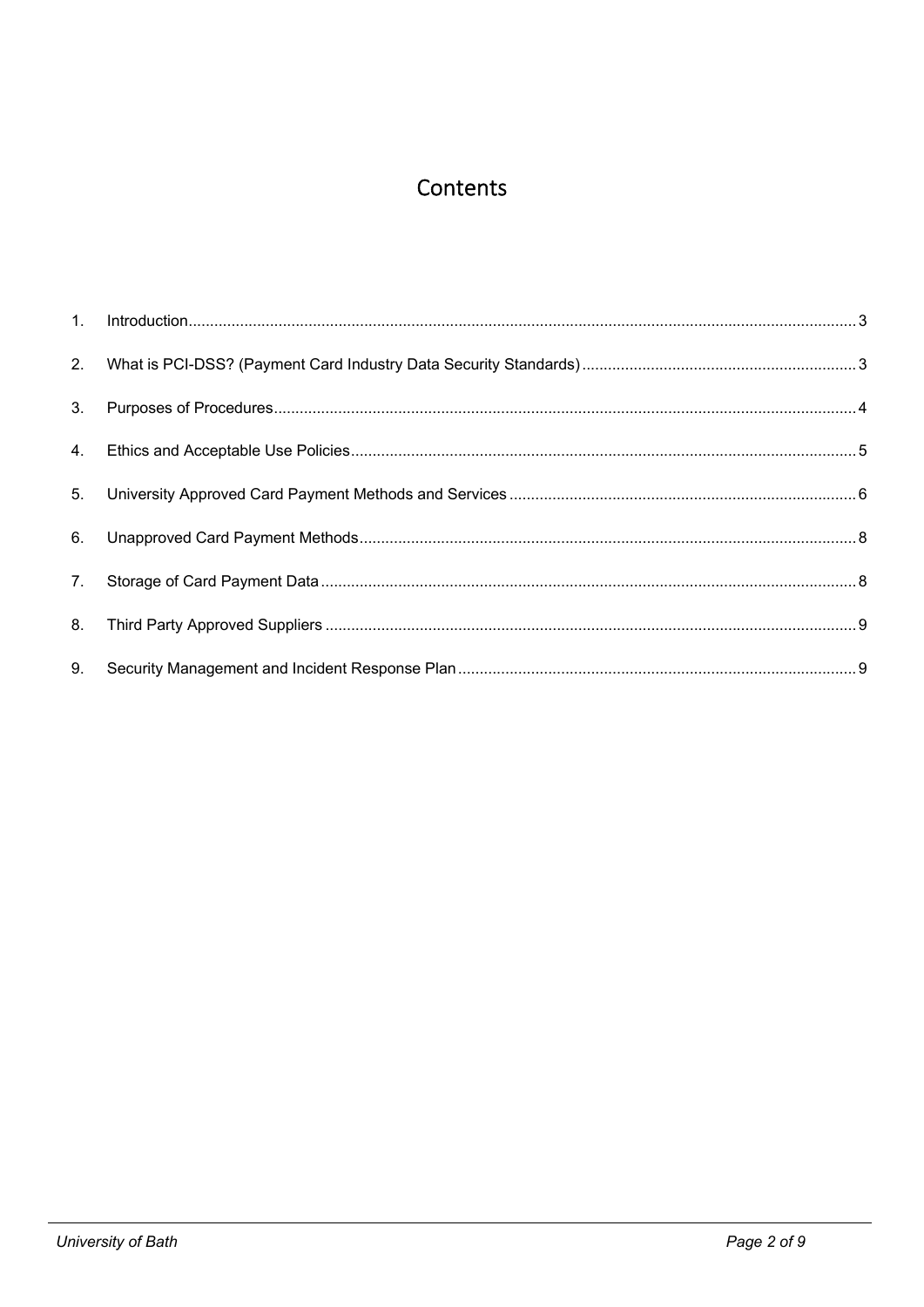## **1. Introduction**

All staff members who have roles which require access to cardholder data, or roles which make it possible to obtain access to cardholder data, have a responsibility to protect that data. This document lays out a set of requirements to which all staff of the University who may have access to cardholder data must adhere.

As an organisation which processes cardholder data, the University is obliged to comply with the Payment Card Industry Data Security Standard (PCI-DSS).

## **2. What is PCI-DSS? (Payment Card Industry Data Security Standards)**

The Payment Card Industry Data Security Standard (PCI DSS) is a set of security standards introduced by VISA, Mastercard and other payment brands that applies across the card payment industry worldwide. It helps safeguard cardholder information, improve customer confidence and reduce the risk of fraudulent transactions. These rules are compulsory for all organisations handling any aspect of card transactions who have access to cardholder data.

| <b>Control Objectives</b>                   | <b>Requirements</b>                                                                                  |  |  |
|---------------------------------------------|------------------------------------------------------------------------------------------------------|--|--|
| Build and maintain a                        | Install and maintain a firewall configuration to protect cardholder<br>1.<br>data                    |  |  |
| secure network                              | $2_{-}$<br>Do not use vendor-supplied defaults for system passwords and<br>other security parameters |  |  |
|                                             | 3.<br>Protect stored cardholder data                                                                 |  |  |
| Protect cardholder data                     | Encrypt transmission of cardholder data across open, public<br>4.<br>networks                        |  |  |
| Maintain a vulnerability                    | 5.<br>Use and regularly update anti-virus software                                                   |  |  |
| management program                          | 6.<br>Develop and maintain secure systems and applications                                           |  |  |
|                                             | 7.<br>Restrict access to cardholder data by business need-to-know                                    |  |  |
| Implement strong access<br>control measures | 8.<br>Assign a unique ID to each person with computer access                                         |  |  |
|                                             | 9.<br>Restrict physical access to cardholder data                                                    |  |  |
| Regularly monitor and<br>test networks      | 10.<br>Track and monitor all access to network resources and cardholder<br>data                      |  |  |
|                                             | 11.<br>Regularly test security systems and processes                                                 |  |  |
| Maintain an information<br>security policy  | 12.<br>Maintain a policy that addresses information security for all<br>personnel                    |  |  |

There are 12 requirements to PCI-DSS, these include:

More information on PCI DSS can be located at https://www.pcisecuritystandards.org/.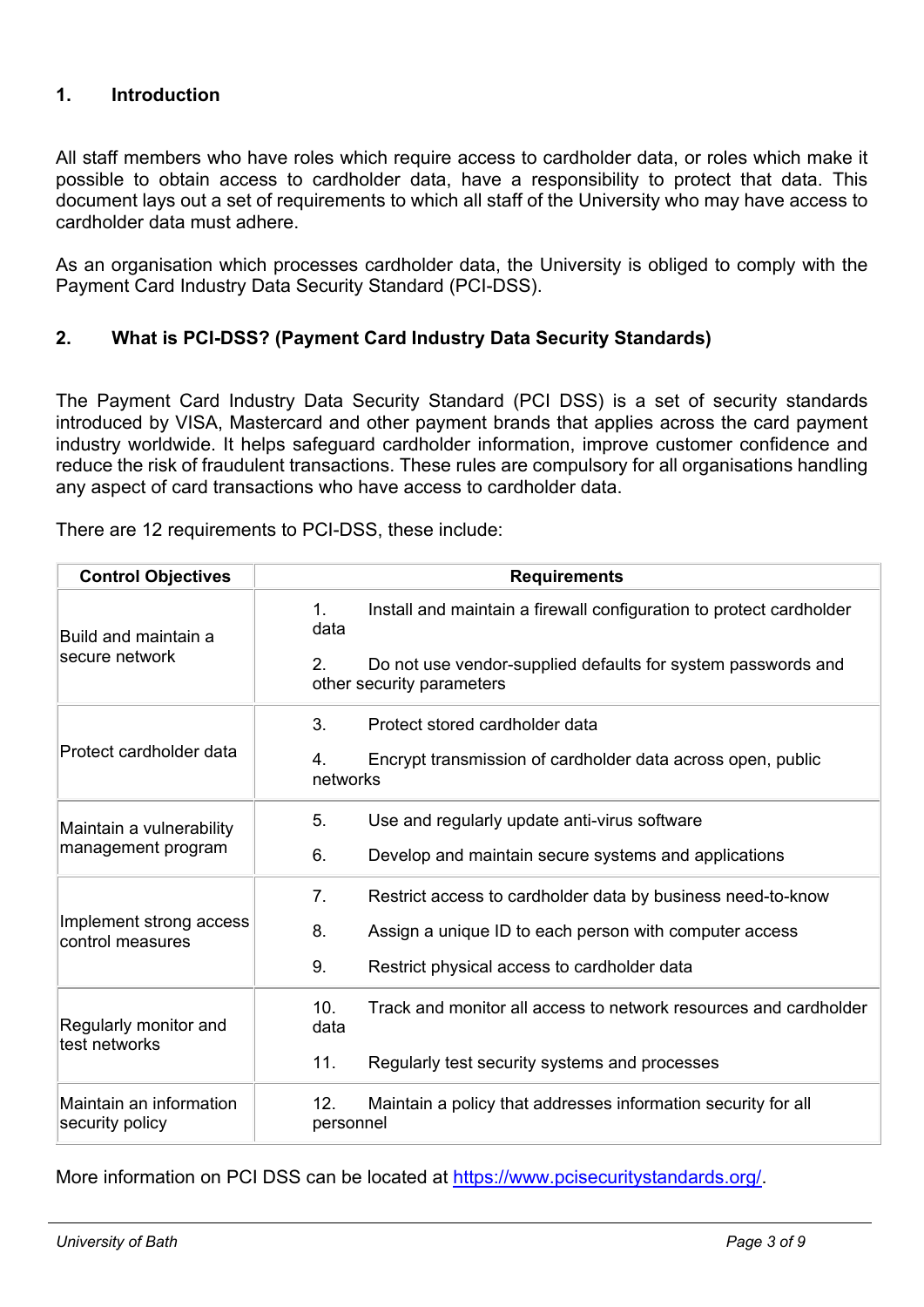## **Card Payment Data**

Card payment data consists of 2 main sets of data that must be protected by the University at all times. These include:

| <b>Card Payment Data</b>                                                                                                                                                                                  |                                                                                             |  |  |  |  |
|-----------------------------------------------------------------------------------------------------------------------------------------------------------------------------------------------------------|---------------------------------------------------------------------------------------------|--|--|--|--|
| <b>Cardholder Data</b>                                                                                                                                                                                    | <b>Sensitive Authentication Data (SAD)</b>                                                  |  |  |  |  |
| Primary Account Number (PAN) i.e. the 16<br>digit number on the front of the card                                                                                                                         | Full Magnetic Stripe Data/Chip Data                                                         |  |  |  |  |
| <b>Cardholder Name</b>                                                                                                                                                                                    | CAV2/CVC2/CVV2/CID i.e. the last 3 digits on<br>the signature strip on the back of the card |  |  |  |  |
| <b>Expiration Date</b>                                                                                                                                                                                    | <b>Pin Numbers</b>                                                                          |  |  |  |  |
| Service Code                                                                                                                                                                                              |                                                                                             |  |  |  |  |
| PCI DSS requirements are applicable if a primary account number (PAN) is stored, processed,<br>or transmitted. If the PAN is not stored, processed, or transmitted, PCI DSS requirements do not<br>apply. |                                                                                             |  |  |  |  |

## **3. Purposes of Procedures**

These procedures deal with the acceptable use and the controls required for receiving, processing and storing information in respect to all card data and covers all electronic and manual handling methods, including:

| <b>Card Present transactions</b>      | <b>Card not present transactions</b> |
|---------------------------------------|--------------------------------------|
| Face to Face (Chip and pin)           | Internet                             |
| <sup>'</sup> Face to Face Contactless | Telephone                            |

These procedures cover the security of cardholder data and must be distributed to all University staff who process credit card transactions. The procedures shall be reviewed annually and updated as needed to reflect changes to business objectives, to the risk environment or to PCI-DSS.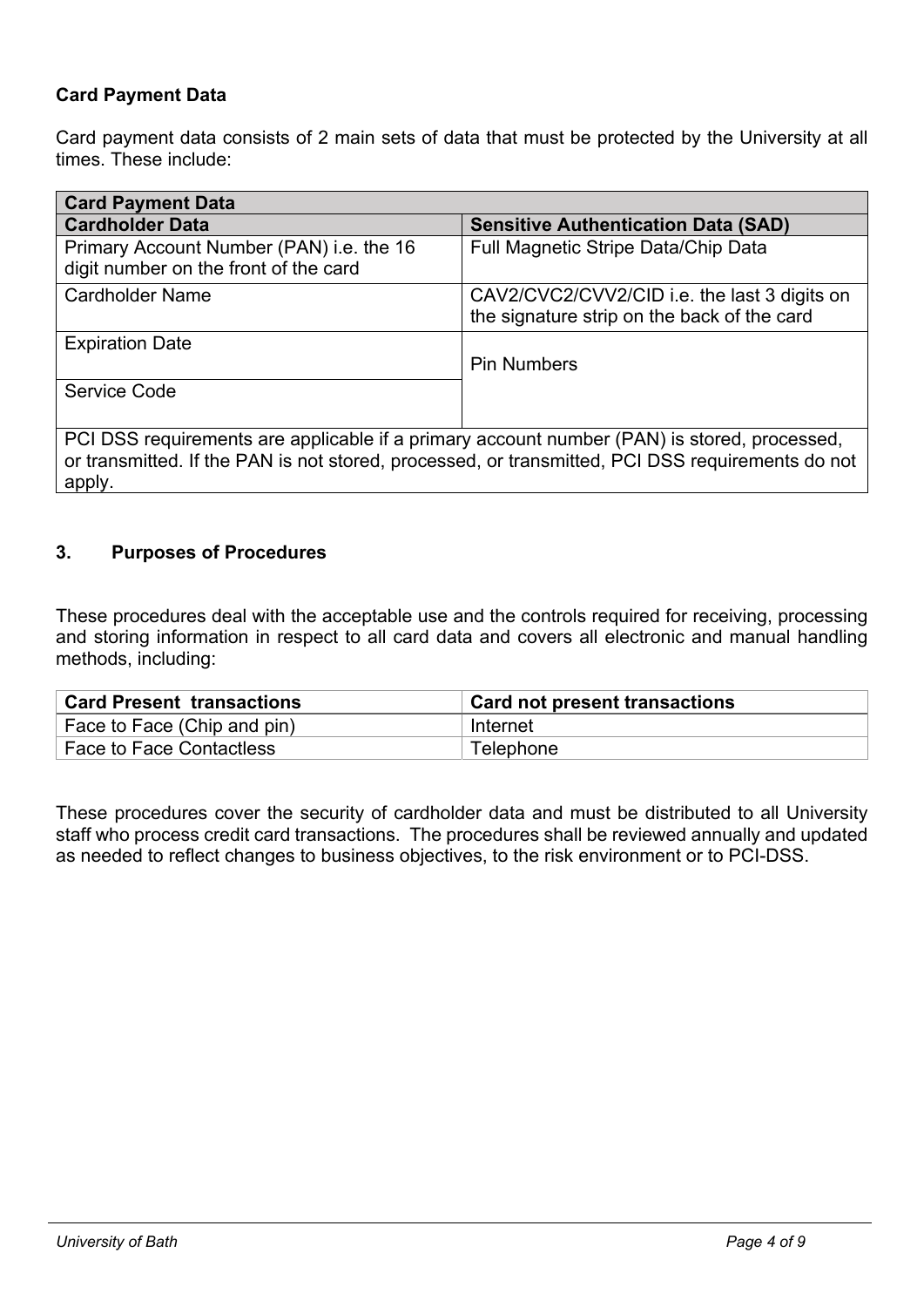## **4. Ethics and Acceptable Use Policies**

These procedures are subject to the appropriate University regulations and policies. Of particular relevance are:

- University Policy 12 Business Ethics and Fraud https://www.bath.ac.uk/corporate-information/business-ethics-and-fraud-policy/
- IT Security Policy https://www.bath.ac.uk/corporate-information/university-of-bath-electronic-informationsystems-security-policy/

All users must read and abide by the main Information Security Policy. An employee's failure to comply with the policy set forth in this document may result in disciplinary action up to and including the termination of employment.

In order to ensure compliance, the key areas that need to be addressed and implemented by University staff who undertake card transactions are:

- Access to payment card transactions and data must be restricted to only those members of staff who need access as part of their role.
- Staff should be aware of the importance and confidentiality of card payment data and under no circumstances should credit card numbers be stored or transmitted electronically, this includes e-mailing, instant messaging, chat and scanning of paper copies.
- It is strictly prohibited to send, receive, process and store card details by Unapproved University Methods.

Card payment data **MUST NOT** be written down. This includes when taking payments over the phone. If for some reason the payment cannot be input immediately the caller's contact details should be taken and a call-back arranged.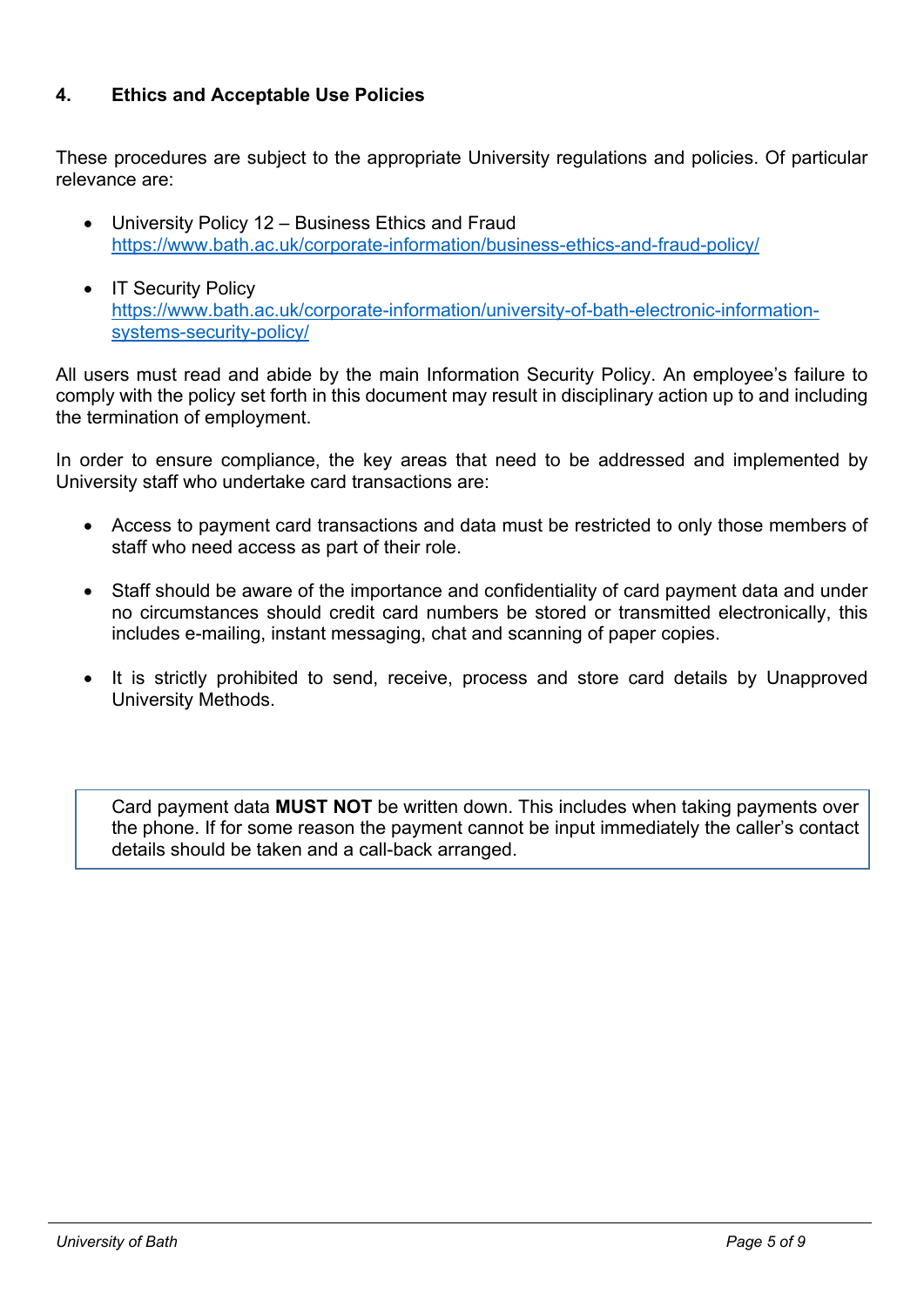## **5. University Approved Card Payment Methods and Services**

Card data must only be received and processed by the University approved methods and services. These are:

| Payment<br>Method            | Card<br>Transaction                                     | <b>Mandatory Controls</b>                                                                                                                                                               | Storage of Card<br>Data                                                                       |
|------------------------------|---------------------------------------------------------|-----------------------------------------------------------------------------------------------------------------------------------------------------------------------------------------|-----------------------------------------------------------------------------------------------|
|                              | Online via<br><b>University</b><br>approved<br>solution | Payment via online system<br>should generate an e-mail<br>payment confirmation to the<br>customer.                                                                                      |                                                                                               |
|                              |                                                         | If a customer's payment has<br>been unsuccessful or declined,<br>the customer should contact<br>their card provider in the first<br>instance.                                           | <b>No</b><br>Data is held by<br>the approved                                                  |
|                              |                                                         | If a customer faces difficult in<br>making a payment then staff<br>assistance can be provided.                                                                                          | <b>University PCI-</b><br><b>DSS</b> compliant<br>supplier                                    |
| <b>Customer</b>              |                                                         | If the payment problem cannot<br>be resolved, the customer<br>should be offered an alternative<br>payment method.                                                                       |                                                                                               |
| <b>NOT</b><br><b>Present</b> |                                                         | Where card details are provided<br>during a telephone call, these<br>must be processed directly into<br>the PDQ terminal at that time.<br>The card details must not be<br>written down. | <b>No</b>                                                                                     |
|                              | Telephone                                               | When card details are being<br>provided during a telephone<br>call, these must not be repeated<br>back to the customer in such a<br>way that it can be intercepted by<br>third parties. | Data is held by<br>the approved<br><b>University PCI-</b><br><b>DSS</b> compliant<br>supplier |
|                              |                                                         | If it is not possible to process<br>the card details directly into the<br>PDQ terminal immediately then<br>a call back must be offered.                                                 |                                                                                               |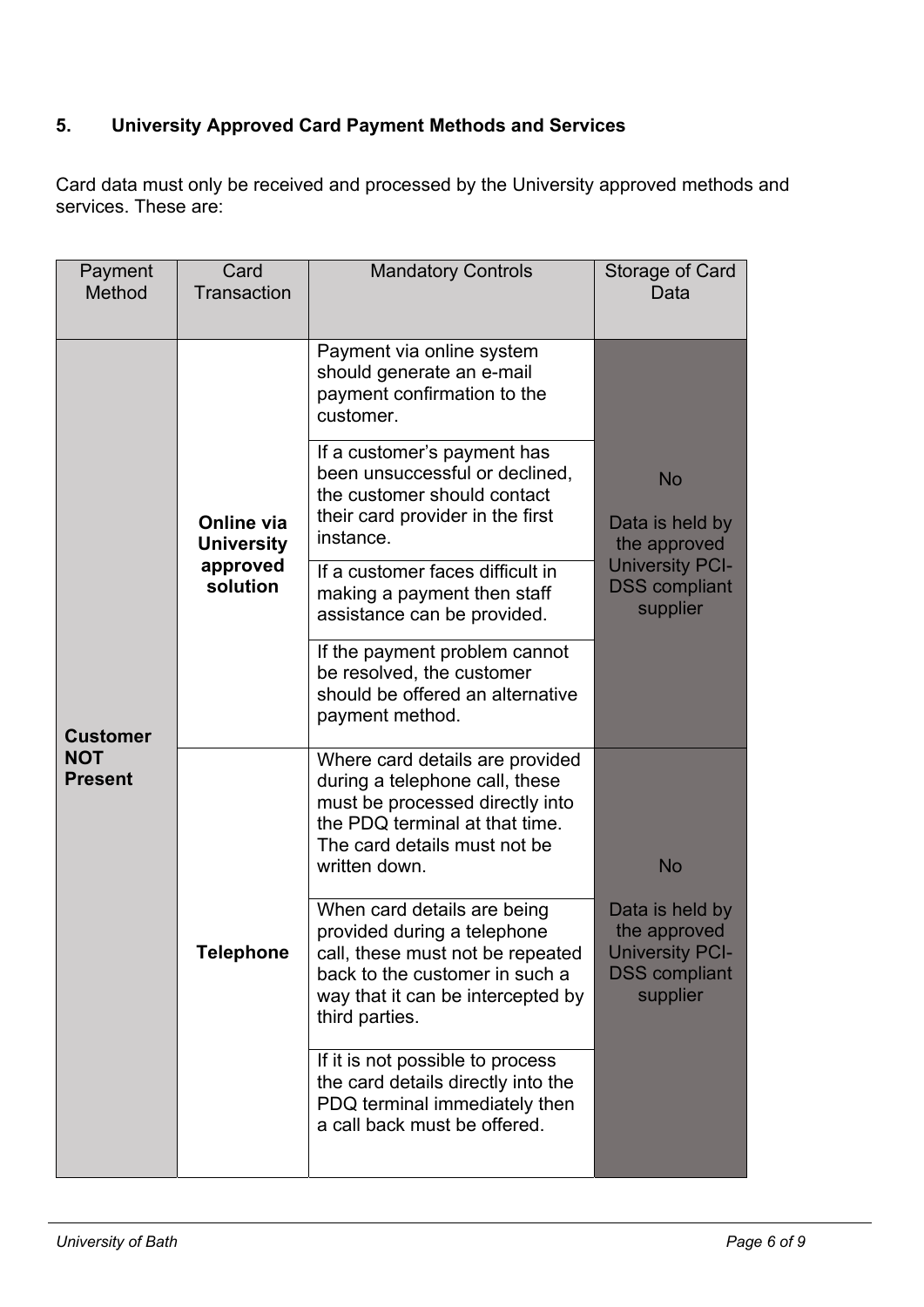|                                   | <b>PDQ/EPOS</b><br>Face-to-face<br>transaction<br>including<br>contactless | For contactless payments<br>ensure the customer checks the<br>value of the transaction before<br>swiping their contactless card or<br>device over the PDQ/EPOS<br>terminal.                                                         | <b>ONLY</b> merchant<br>receipts held in<br>secure physical<br>storage with<br><b>PAN</b> truncated<br>and disposed of<br>as confidential<br>waste |
|-----------------------------------|----------------------------------------------------------------------------|-------------------------------------------------------------------------------------------------------------------------------------------------------------------------------------------------------------------------------------|----------------------------------------------------------------------------------------------------------------------------------------------------|
| <b>Customer</b><br><b>Present</b> |                                                                            | When the customer is present<br>the card should be processed<br>through the PDQ/EPOS terminal<br>according to the on-screen<br>instructions. Only the customer<br>should handle their card unless<br>you have to check a signature. |                                                                                                                                                    |
|                                   |                                                                            | If the transaction is successfully<br>processed, the merchant copy<br>should be securely stored and<br>the customer copy given to the<br>customer.                                                                                  |                                                                                                                                                    |
|                                   |                                                                            | If the transaction is declined, the<br>customer should be advised<br>immediately.                                                                                                                                                   |                                                                                                                                                    |
|                                   |                                                                            | The customer copy stating that<br>the payment was declined<br>should be given to the customer<br>and the merchant copy should<br>be stored securely.                                                                                |                                                                                                                                                    |
|                                   |                                                                            | The option of paying with a<br>different card should be offered.                                                                                                                                                                    |                                                                                                                                                    |

## **Approved PDQ terminals and Third Party Suppliers**

The University provides card payment processing terminals (PDQ's) and online systems' which are approved and PCI-DSS compliant.

The terminals in use have been selected to ensure that appropriate controls are in place to minimise risk, for example, the number of PAN digits that appear on till receipts is limited to just the last four digits on both the customer and merchant copies. Only PDQ terminals provided by the University's approved supplier should be used. Any queries about obtaining, upgrading or returning a PDQ terminal should be directed to Income@bath.ac.uk. The till receipts should be retained for at least 6 months, to enable chargebacks. They should not in any case be held for longer than 2 years.

The online systems ensure that the relevant card payment data is securely processed and stored via approved payment service providers. The University also has an approved Online Store for all other goods and services. WPM is the approved provider and the system is PCI-DSS compliant and should be used for all such payments.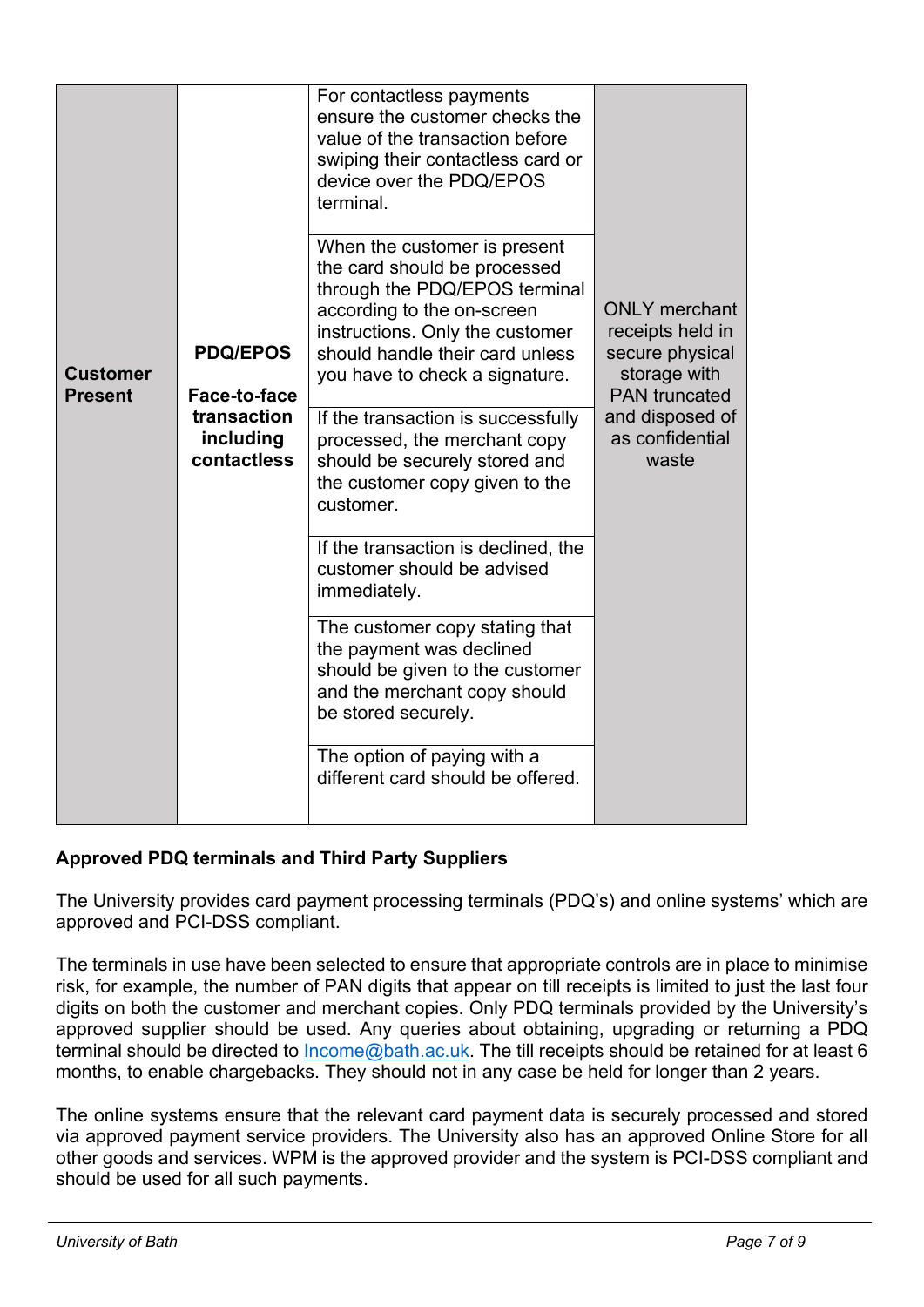The use of any other online system or payment service provider will require:

- 1. Due diligence checks to be performed to ensure the prospective provider is PCI-DSS compliant.
- 2. Business case detailing why WPM is not suitable.
- 3. Formal approval by the Director of Finance.

The authorisation of alternative providers will only be granted in exceptional circumstances and in the first instance the WPM option will be explored.

## **6. Unapproved Card Payment Methods**

The following are unapproved methods of payment and should not be used:

- Post/Written
- E-mail
- Fax
- Voicemail/Recordings

Accepting cardholder data via the above methods exposes the University to non-compliance with the PCI-DSS. This may result in fines, reputational risk if there is a data breach and ultimately potential withdrawal of the facility to take payments by credit and debit cards.

Under no circumstances should the non-approved payment methods be used without a formal University review.

### **7. Storage of Card Payment Data**

In the event that storage is required for operational, regulative and legislative requirements, ONLY the data below can be stored:

- Truncated Primary Account Number (PAN) First 6 or last 4 digits only
- Cardholder Name
- Service Code
- Expiration Date

The approved methods are designed to securely store the relevant data for legislative requirements.

Below are only a few examples of further controls required and must be active at all times with the appropriate technology in place:

- Masking to ensure ONLY the first 6 or last 4 digits of the PAN can be seen (relevant to displaying on computer screens/receipts/voicemail)
- Truncation, hashing and encryption via transmission and storage databases
- Segregation away from other data sources on a designated secure server
- Technical hardening and further controls of all aspects of systems, network and services used to process, store and transmit card payment data
- Technical vulnerability and penetration testing of services on a regular basis